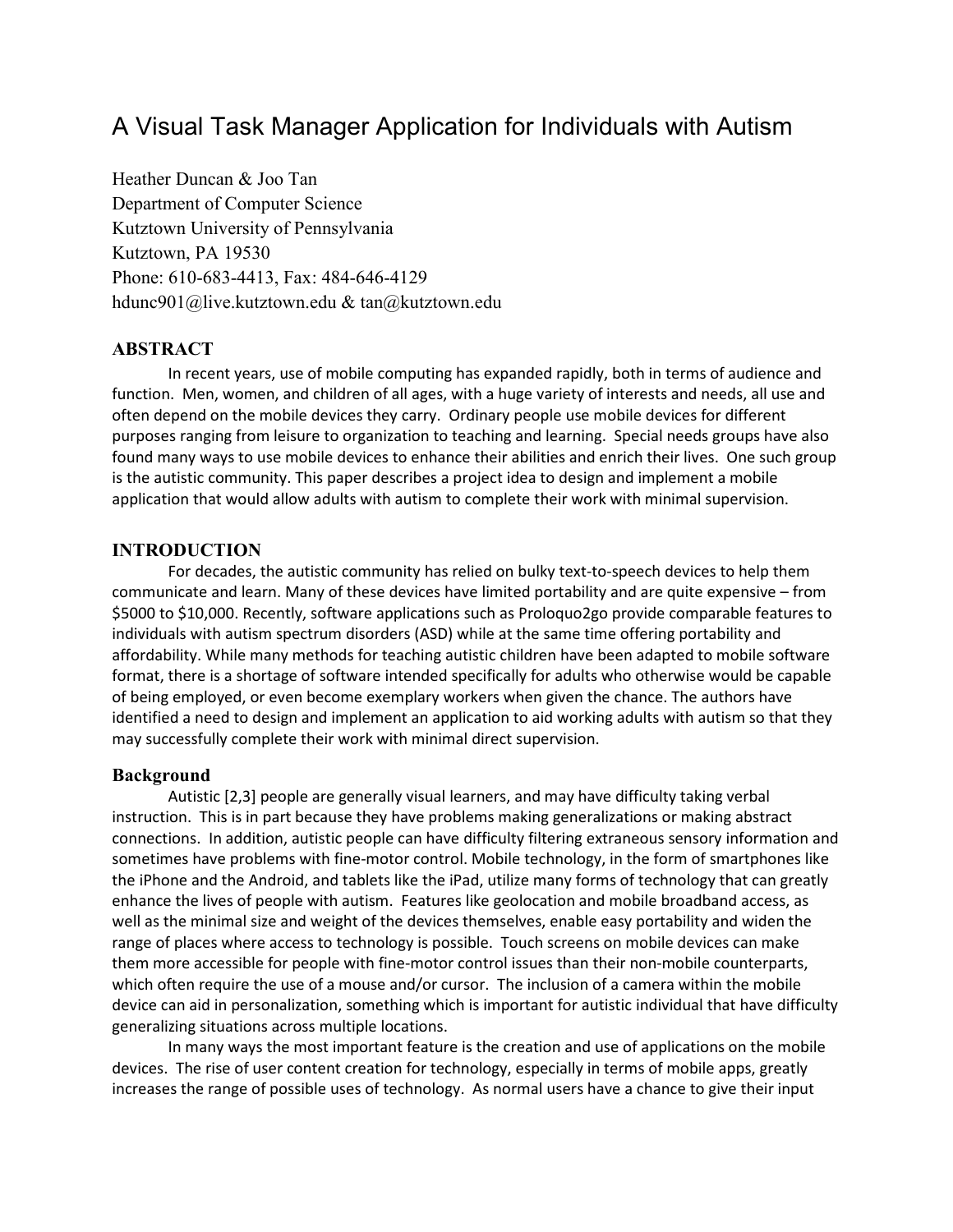into what is needed, it allows for the creation of new and specialized applications targeted at specific groups. Furthermore, many applications allow for user customization, thus offering greater ability for personalization.

# **MOBILE TECHNOLOGY**

 The autistic community has jumped at the opportunity to develop apps specialized for the specific needs of people with the disorder. Many involved transferring the techniques already used in teaching autistic children into a mobile format. In many cases, this has not only made them more portable, but also increased the effectiveness of the techniques. Other apps have been developed to aid autistic people in other areas that had not yet been truly addressed successfully in areas such as safety, music/sensory therapy, and visual schedules.

### **Existing Apps**

To aid autistic individuals, a number of applications have been developed for mobile devices. Mobile technology cuts down on the costs of bulky devices that often lacked portability. A number of methods have been developed for teaching autistic children communication, language, social skills [8], and academics, but these techniques still have some problems that have not yet been dealt with.

Recently, mobile devices like the iPad have been able to offer solutions to these problems. Apps such as Proloquo2Go [13] and the Grace Picture Exchange [9] have been developed to perform the same functions as PECS [14], the Picture Exchange Communication System, and the original text-to-speech devices. Proloquo2Go converts about 8000 symbols and text into speech, which it then reads aloud on an iPad's speakers. The app is user friendly and easy to customize, making it invaluable for autistic children with difficulties in generalizing from situation to situation. The Grace Picture Exchange app performs a similar function for transferring the PECS system into a mobile tech format. Rather than carrying binders full of laminated photo cards, all of the necessary images are contained within the application, greatly easing the portability concerns. Proloquo2Go costs only \$190 and Grace Picture Exchange only \$43. Even adding the price of an iPad, iPhone, or iPod Touch, using these apps in place of the original methods is much more affordable.

Since autistic people often have problems forming grammatically correct sentences, language development apps for mobile platforms such as Sentence Builder [17], Question Builder [15], and Conversation Builder [5] work on teaching the same sentence structure lessons that are normally included by the human speech therapist. Other apps such as Answers: Yes/No [1] and My Choice Board [12] work on helping to teach choice making skills, something else that often causes difficulty for autistic children. These apps use visual and intuitive interfaces which lend themselves well to an autistic individual's visual learning style, thus improving the effectiveness of the lesson.

Apps made to teach other forms of academics take advantage of visual interfaces to make effective use of discrete trial training [20]. Autistic people require structure and systematic procedures in order to learn. This forms the basis of discrete trial training, but is difficult for a human teacher to replicate. Humans do not naturally use the same words and tone of voice every time they repeat an instruction or a response. Computers, on the other hand, do. By transferring academic teaching to a computer instructor, autistic people can receive the structure and repetitiveness they need to learn.

 Apps for teaching social skills, another thing autistic people have great difficulty learning, have also been created. One app called Stories2Learn [18] uses a visual and customizable interface to make social stories more accessible to autistic learners which can be enhanced using an image-based story on the device.

 The possibilities for social learning through mobile devices encompass far more than just apps. Social networks like Facebook and Twitter, accessible through the mobile device, provide the perfect training opportunity for autistic people. The training an autistic person needs to learn correct sentence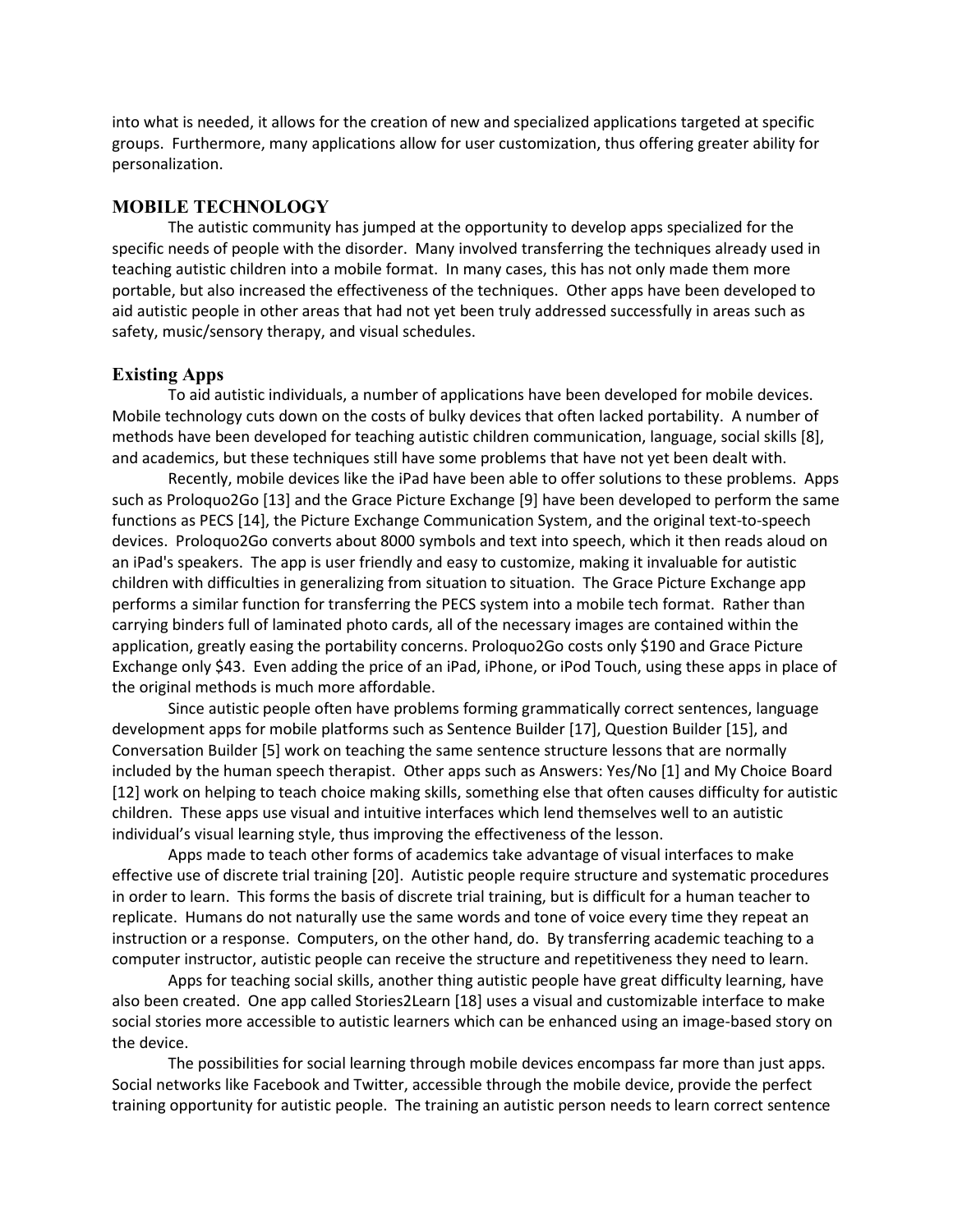structure, as well as the tendency to require structure and rules in their activities, places them in an environment where they write and speak in a stilted manner. Short, simple tweets and Facebook posts give them the opportunity to practice more natural language.

 There is also the social benefit that results from the 'coolness factor' of owning a mobile device. "Because of their widespread use, people with ADS who use these tools do not look different from their peers and almost automatically become 'cool' " [16]. Autistic individuals who are nonverbal or have limited speech might be treated differently or regarded with disdain if they carry a bulky text-to-speech device or a binder full of picture exchange cards. By bringing a common and popular device like an iPad or a smartphone instead, s/he can fill his communication needs without sacrificing, or possibly even improving, his social standing among his peers.

 Finally, visual schedules [4,6,19], or schedules that use pictures and images can convey the tasks to be performed. For autistic people who require structure and order in their lives, and who absorb information visually better, these schedules are perfect. They are also far more easily created using customized mobile technology.

# **PROBLEM: FEW APPS FOR ADULTS**

 Unfortunately, while there are many mobile applications made for teaching and aiding children with autism, there is a shortage of software intended specifically for adults. A communication app like Proloquo2Go is usable for individuals of all ages, and certain lower-functioning autistic adults still require teaching software even after school age. But many adults with autism would be capable of being employed, and can be exemplary workers. They almost always require a great deal of direct supervision, however, either by a job coach or the employer. Furthermore, it is usually quite difficult to find or receive funding for a job coach, and most employers are not happy about the prospect of providing such direction themselves.

#### **PROPOSED WORK**

 To this end, the authors plan to develop an application to make up for these problems. This application will be targeted towards adults with autism and will help to lessen the amount of supervision necessary for the adult to be employed. This will be done by creating an application that can, in many ways, act as the supervisor. The creation of an application that meets the design goals of visual, intuitive, and mobile interaction makes it ideal for usage by autistic individuals. Since mobile devices already cater to a large portion of the population, the proposed design leverages such devices in support of autistic adults.

#### **Visual Task Manager for Adults with Autism**

 This application will be developed for the iPad2 on the iOS platform. The authors plan to develop the intended application using HTML5 [10,11]. At its core, the application will be a visual schedule with easy to understand instructions. One important major feature required in the application will be the ability to split each task into small 'inner steps'. Once a step is done, it can be 'checked' off to signify its completion. This is extremely useful to an autistic adult who tends to take things literally and does not generalize well. Understandably, people with these difficulties will not always recognize the unspoken portions of a task they are instructed to perform. A simple example would be if an employee working in a restaurant is told to clear the dishes from the tables. Without specifically being told to wait until the customers were done before starting, they might clear the plates away before the customers were finished eating. The intended application will display those unspoken steps, giving the employee all the information he needs to perform the task correctly.

 Figure 1 shows the initial step for an example task of making a pie crust. At this point (step 1), there are options to view a short video, indicated by the video image, or to view smaller inner steps, as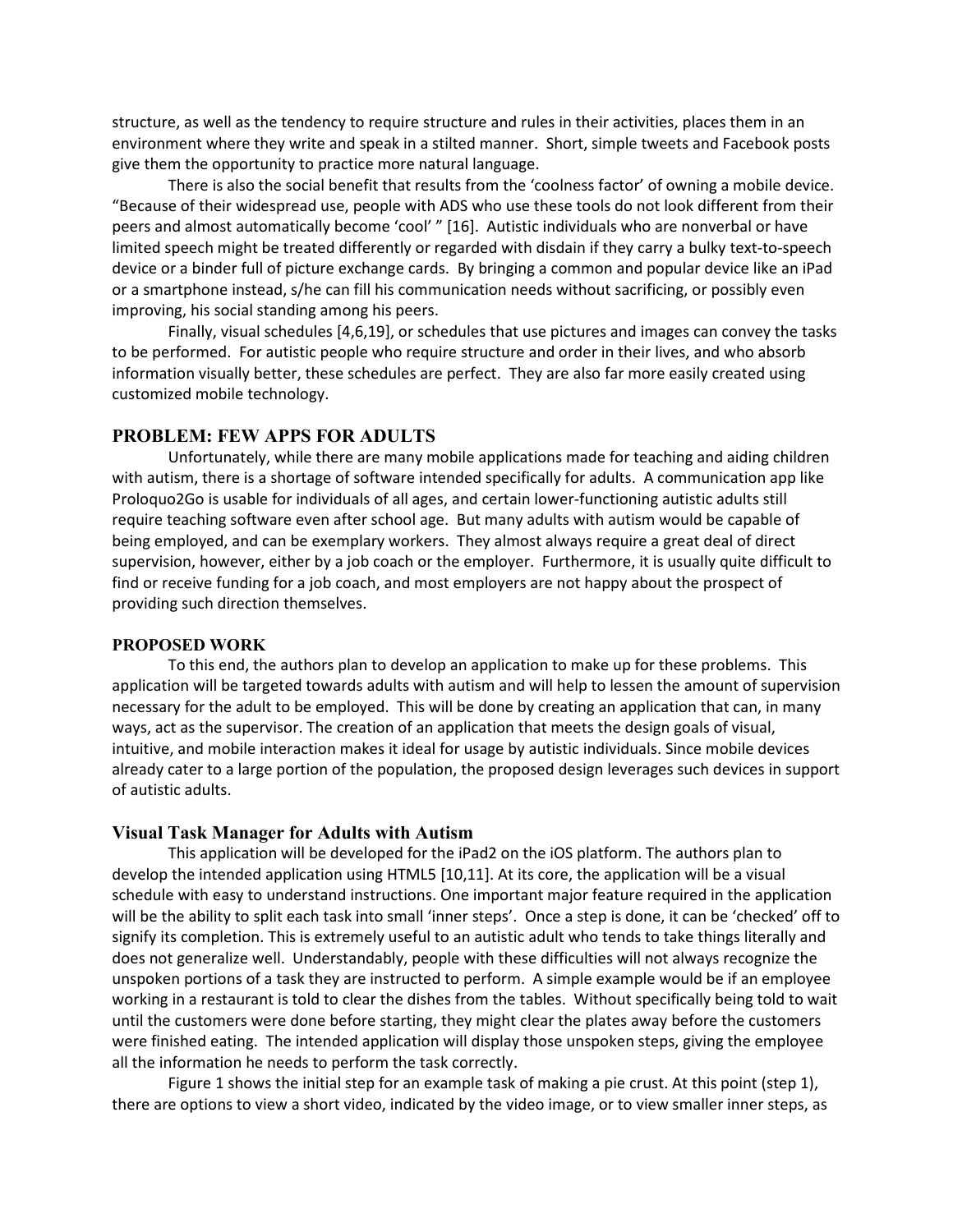indicated by the question mark image. If the autistic individual needs to see more details on how to accomplish this step, he can choose the question mark option (see figure 1). The result of choosing this option is shown in figure 2. However, if the individual is confident of performing this step without looking at the inner steps, perhaps having done this many times before, he can simply select the right arrow. This will take him to the next step of the task, which would be step 2 (not shown in our example).





**Figure 1:** Tasks in iPad2 Figure 2: Smaller Inner Steps

 Sometimes, a particular step may be quite 'big' with sizeable instructions. In our example, this big step (step 3 shown in figure 3)<sup>1</sup> can be broken down into sub-instructions. Note that there is only on checkbox to signify the completion of this 'big' step. Additionally, steps that have already been completed are listed at the bottom of the screen; in this case, steps 1 and 2. At the final step of the overall task (see figure 4), all the completed steps are listed.



**Figure 3: Bigger step broken down** Figure 4: Final Screen



 $<sup>1</sup>$  Images are taken from allrecipes.com</sup>

 $\overline{\phantom{0}}$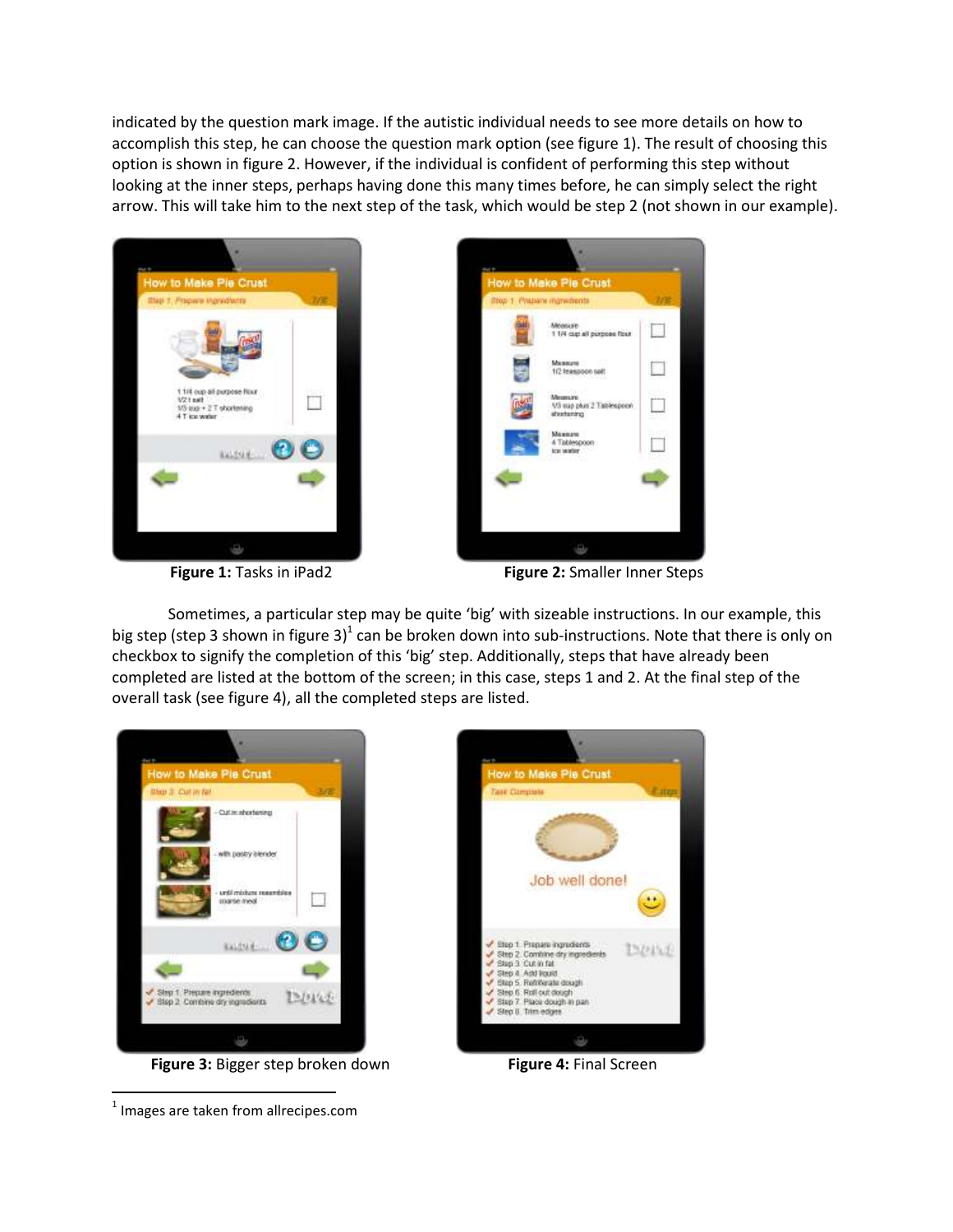Another feature to include in the application will be a communication system that allows for both image-based and text-to-speech communication. This will enable the user to communicate his needs without the need to exit the application to use a different communication app. It will also have the ability to include spoken or image-based prompts for the autistic adult, something that often is left to the job coach or supervisor.

 The application will also include a number of customization options, such as allowing for different views on the schedule; option would be list view, grid view or a table view; making item sizes and colors adjustable to suit the needs of the individual using the app; and user interactivity.

The supervisor or job coach will be able to create job-specific schedules and tasks that can be loaded into the app. In using this application, they will be able to add certain restrictions such as setting a clock timer, and using functionality such as enabled user data entry or a creation of a summary report. The ability to set the level of control while making changes or updates to the schedule would allow the app to be used for both high and lower-functioning autistic adults.

 Wireless Internet functionality will be included in the app for the purpose of loading user created schedules and tasks without syncing to a computer. Editing functions such as Cut, Copy, and Paste, as well as data entry, will also make entering the tasks directly possible.

Other functions such as the ability to create video or animation or the inclusion of photo slideshows will enhance the ability of the schedule to accurately convey the inner steps of a task to the autistic individual.

## **METHODOLOGY**

 At this time, we are collecting and analyzing requirements for the proposed mobile application. Actual design and implementation is not expected to start until January of 2012 due to a grant proposal that is currently under review. A preliminary design phase will see us generate use cases and investigate possible scenarios for usage. After details of the use cases and scenarios are elaborated, development of the user interface and prototyping of the application functionality will begin. Upon completion of actual implementation, we will conduct usage testing with one or more test subjects. After the test results are obtained, they will be assessed, at which time the design and implementation of device functions will be adjusted accordingly based on results of the usage tests. An actual working prototype application is expected by the end of April 2012.

#### **CONCLUSION**

 The development of mobile technology has opened new doors of opportunity for many people. Special needs groups such as the autistic community have taken advantage of this technology to create a number of specialized applications that can help improve and enhance the lives of people suffering from the disorder. These apps have certainly proved successful and valuable in helping them live full and healthier lives. However, having analyzed the apps that are currently available, the authors determined that there is still a need for applications targeted towards autistic adults seeking employment. To this end, a plan has been made to address this need by creating a new application for the iPad2. This would allow adults with the disorder to work with minimal direct supervision from their employers. Actual design and development of the application will begin in January 2012, and the authors have high hopes that the proposed application will prove helpful in improving the ability of autistic adults to obtain productive employment.